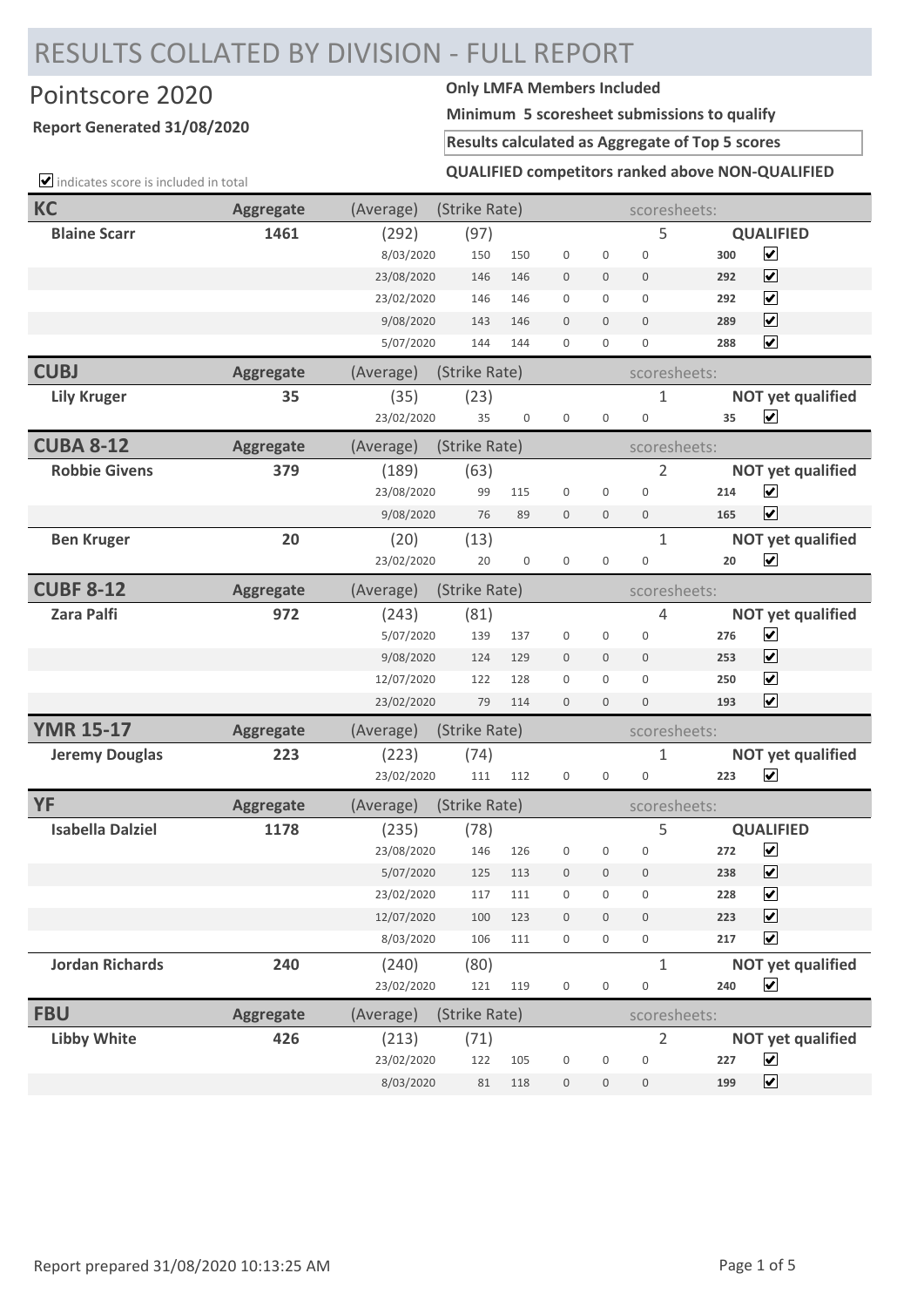| <b>MCU</b>              | <b>Aggregate</b> | (Average)  | (Strike Rate) |                     |                     |                     | scoresheets:        |     |                          |
|-------------------------|------------------|------------|---------------|---------------------|---------------------|---------------------|---------------------|-----|--------------------------|
| <b>Colin Reichel</b>    | 796              | (199)      | (66)          |                     |                     |                     | 4                   |     | <b>NOT yet qualified</b> |
|                         |                  | 23/08/2020 | 122           | 109                 | 0                   | 0                   | $\mathbb O$         | 231 | $\blacktriangledown$     |
|                         |                  | 23/02/2020 | 103           | 118                 | $\mathsf{O}\xspace$ | $\mathbf 0$         | $\mathsf{O}\xspace$ | 221 | $\blacktriangledown$     |
|                         |                  | 9/08/2020  | 76            | 109                 | 0                   | 0                   | 0                   | 185 | $\overline{\mathbf{v}}$  |
|                         |                  | 12/07/2020 | 72            | 87                  | $\mathsf{O}\xspace$ | $\mathbf 0$         | $\mathbb O$         | 159 | $\overline{\mathbf{v}}$  |
| <b>Ronald Scott</b>     | 764              | (254)      | (84)          |                     |                     |                     | 3                   |     | <b>NOT yet qualified</b> |
|                         |                  | 5/07/2020  | 132           | 139                 | $\mathsf{O}\xspace$ | 0                   | $\mathsf{O}\xspace$ | 271 | $\blacktriangledown$     |
|                         |                  | 23/08/2020 | 136           | 119                 | $\mathbf 0$         | $\mathbf 0$         | $\mathbf 0$         | 255 | $\blacktriangledown$     |
|                         |                  | 23/02/2020 | 126           | 112                 | $\mathsf{O}\xspace$ | 0                   | 0                   | 238 | $\overline{\mathbf{v}}$  |
| <b>Robin Dalziel</b>    | 221              | (221)      | (73)          |                     |                     |                     | $\mathbf{1}$        |     | <b>NOT yet qualified</b> |
|                         |                  | 5/07/2020  | 112           | 109                 | $\mathsf{O}\xspace$ | $\mathsf{O}\xspace$ | $\mathbb O$         | 221 | $\blacktriangledown$     |
| <b>Kim Scully</b>       | 170              | (170)      | (56)          |                     |                     |                     | $\mathbf{1}$        |     | <b>NOT yet qualified</b> |
|                         |                  | 5/07/2020  | 90            | 80                  | $\mathsf{O}\xspace$ | $\mathsf{O}\xspace$ | 0                   | 170 | $\overline{\mathbf{v}}$  |
| <b>TRAD</b>             | <b>Aggregate</b> | (Average)  | (Strike Rate) |                     |                     |                     | scoresheets:        |     |                          |
| <b>Malcolm Harrison</b> | 756              | (151)      | (50)          |                     |                     |                     | 5                   |     | <b>QUALIFIED</b>         |
|                         |                  | 5/07/2020  | 100           | 95                  | 0                   | 0                   | 0                   | 195 | $\blacktriangledown$     |
|                         |                  | 23/02/2020 | 56            | 100                 | $\mathbf 0$         | $\mathbf 0$         | $\mathsf{O}\xspace$ | 156 | $\blacktriangledown$     |
|                         |                  | 9/08/2020  | 74            | 74                  | 0                   | 0                   | 0                   | 148 | $\blacktriangledown$     |
|                         |                  | 23/08/2020 | 59            | 73                  | $\mathbf 0$         | $\mathbf 0$         | 0                   | 132 | $\overline{\mathbf{v}}$  |
|                         |                  | 12/07/2020 | 64            | 61                  | $\mathsf{O}\xspace$ | 0                   | $\mathsf{O}\xspace$ | 125 | $\blacktriangledown$     |
| <b>Paul Lovelock</b>    | 732              | (183)      | (61)          |                     |                     |                     | $\overline{4}$      |     | <b>NOT yet qualified</b> |
|                         |                  | 9/08/2020  | 126           | 83                  | $\mathsf{O}\xspace$ | 0                   | 0                   | 209 | $\blacktriangledown$     |
|                         |                  | 8/03/2020  | 104           | 82                  | $\boldsymbol{0}$    | 0                   | $\mathbb O$         | 186 | $\blacktriangledown$     |
|                         |                  | 12/07/2020 | 90            | 92                  | $\boldsymbol{0}$    | 0                   | $\mathsf{O}\xspace$ | 182 | $\blacktriangledown$     |
|                         |                  | 23/02/2020 | 77            | 78                  | $\mathbf{0}$        | 0                   | $\mathsf{O}\xspace$ | 155 | $\overline{\mathbf{v}}$  |
| <b>Roszarie Behrens</b> | 511              | (127)      | (42)          |                     |                     |                     | 4                   |     | <b>NOT yet qualified</b> |
|                         |                  | 23/08/2020 | 87            | 81                  | $\mathsf{O}\xspace$ | 0                   | $\mathbb O$         | 168 | $\blacktriangledown$     |
|                         |                  | 9/08/2020  | 68            | 78                  | $\boldsymbol{0}$    | $\mathbf 0$         | $\mathsf{O}\xspace$ | 146 | $\blacktriangledown$     |
|                         |                  | 23/02/2020 | 43            | 66                  | 0                   | 0                   | 0                   | 109 | $\blacktriangledown$     |
|                         |                  | 12/07/2020 | 54            | 34                  | $\mathbf 0$         | $\mathbf 0$         | $\mathbf 0$         | 88  | $\blacktriangledown$     |
| <b>Daniel Ross</b>      | 447              | (223)      | (74)          |                     |                     |                     | $\overline{2}$      |     | <b>NOT yet qualified</b> |
|                         |                  | 23/08/2020 | 130           | 109                 | $\mathsf{O}\xspace$ | 0                   | $\mathbf 0$         | 239 | $\blacktriangledown$     |
|                         |                  | 12/07/2020 | 88            | 120                 | $\boldsymbol{0}$    | 0                   | $\mathsf{O}\xspace$ | 208 | $\overline{\mathbf{v}}$  |
| <b>Micheal McRae</b>    | 287              | (143)      | (47)          |                     |                     |                     | $\overline{2}$      |     | <b>NOT yet qualified</b> |
|                         |                  | 9/08/2020  | 85            | 63                  | $\boldsymbol{0}$    | 0                   | $\mathbb O$         | 148 | $\blacktriangledown$     |
|                         |                  | 12/07/2020 | 66            | 73                  | $\mathsf{O}\xspace$ | 0                   | $\mathbb O$         | 139 | $\blacktriangledown$     |
| <b>Michelle Ross</b>    | 200              | (200)      | (66)          |                     |                     |                     | $\mathbf{1}$        |     | <b>NOT yet qualified</b> |
|                         |                  | 23/08/2020 | 97            | 103                 | $\mathsf{O}\xspace$ | 0                   | 0                   | 200 | $\blacktriangledown$     |
| <b>David Saillard</b>   | 152              | (152)      | (50)          |                     |                     |                     | $\mathbf 1$         |     | <b>NOT yet qualified</b> |
|                         |                  | 23/02/2020 | 76            | 76                  | $\mathsf{O}\xspace$ | 0                   | 0                   | 152 | $\blacktriangledown$     |
| <b>Phillip Gralton</b>  | 120              | (120)      | (40)          |                     |                     |                     | $\mathbf{1}$        |     | <b>NOT yet qualified</b> |
|                         |                  | 23/02/2020 | 70            | 50                  | 0                   | 0                   | 0                   | 120 | $\blacktriangledown$     |
| <b>Robert McBride</b>   | 105              | (105)      | (35)          |                     |                     |                     | $\mathbf 1$         |     | <b>NOT yet qualified</b> |
|                         |                  | 12/07/2020 | 45            | 60                  | $\mathsf{O}\xspace$ | 0                   | 0                   | 105 | $\blacktriangledown$     |
| <b>Robert Waldron</b>   | 90               | (90)       | (30)          |                     |                     |                     | $\mathbf{1}$        |     | <b>NOT yet qualified</b> |
|                         |                  | 8/03/2020  | 35            | 55                  | 0                   | 0                   | 0                   | 90  | $\blacktriangledown$     |
| <b>Amy Hong</b>         | 85               | (85)       | (28)          |                     |                     |                     | $\mathbf{1}$        |     | <b>NOT yet qualified</b> |
|                         |                  | 8/03/2020  | 35            | 50                  | $\mathsf{O}\xspace$ | 0                   | 0                   | 85  | $\blacktriangledown$     |
| <b>Jason Turner</b>     | 64               | (64)       | (42)          |                     |                     |                     | 1                   |     | <b>NOT yet qualified</b> |
|                         |                  | 23/02/2020 | 64            | $\mathsf{O}\xspace$ | $\mathsf{O}\xspace$ | $\mathsf{O}\xspace$ | 0                   | 64  | $\blacktriangledown$     |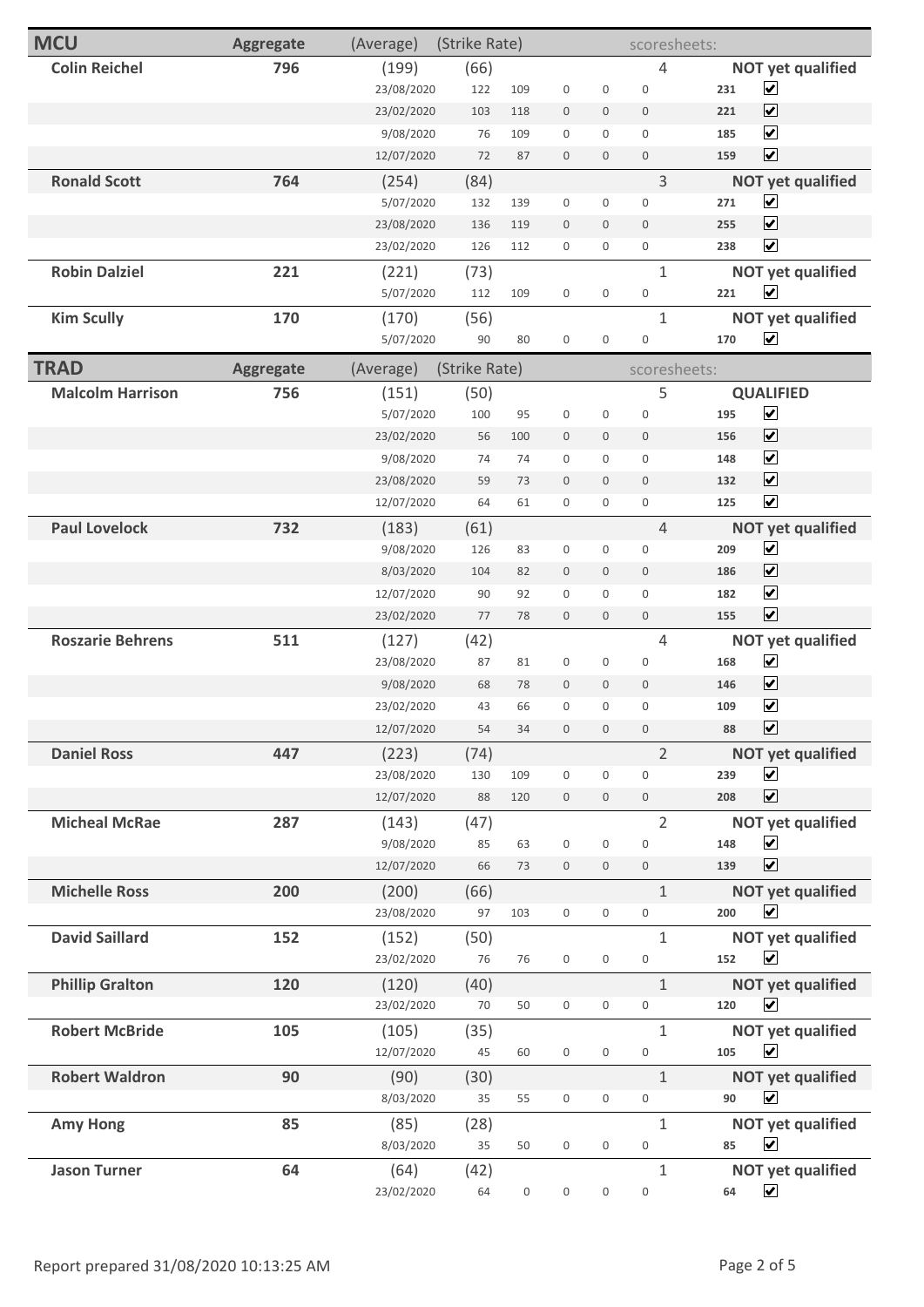| <b>MSR</b>            | <b>Aggregate</b> | (Average)  | (Strike Rate) |                     |                     |                     | scoresheets:        |     |                          |
|-----------------------|------------------|------------|---------------|---------------------|---------------------|---------------------|---------------------|-----|--------------------------|
| <b>Colin Keene</b>    | 1311             | (262)      | (87)          |                     |                     |                     | 5                   |     | <b>QUALIFIED</b>         |
|                       |                  | 9/08/2020  | 142           | 137                 | $\boldsymbol{0}$    | $\mathsf{O}\xspace$ | $\mathsf{O}\xspace$ | 279 | $\blacktriangledown$     |
|                       |                  | 12/07/2020 | 132           | 146                 | $\mathbf 0$         | $\mathbf 0$         | $\mathbf 0$         | 278 | $\blacktriangledown$     |
|                       |                  | 8/03/2020  | 132           | 144                 | $\boldsymbol{0}$    | 0                   | $\mathbf 0$         | 276 | $\blacktriangledown$     |
|                       |                  | 5/07/2020  | 126           | 132                 | $\mathbf 0$         | 0                   | $\mathbf 0$         | 258 | $\overline{\mathbf{v}}$  |
|                       |                  | 23/02/2020 | 110           | 110                 | $\mathbf 0$         | 0                   | $\mathsf{O}\xspace$ | 220 | $\blacktriangledown$     |
| <b>Attila Palfi</b>   | 1038             | (259)      | (86)          |                     |                     |                     | 4                   |     | <b>NOT yet qualified</b> |
|                       |                  | 12/07/2020 | 136           | 132                 | $\mathbf 0$         | 0                   | $\mathsf{O}\xspace$ | 268 | $\overline{\mathbf{v}}$  |
|                       |                  | 9/08/2020  | 132           | 134                 | $\mathbf 0$         | $\mathbf 0$         | $\mathbf 0$         | 266 | $\overline{\mathbf{v}}$  |
|                       |                  | 5/07/2020  | 123           | 132                 | $\mathbf 0$         | 0                   | $\mathsf{O}\xspace$ | 255 | $\blacktriangledown$     |
|                       |                  | 23/02/2020 | 124           | 125                 | $\boldsymbol{0}$    | $\mathsf{O}\xspace$ | $\mathsf{O}\xspace$ | 249 | $\overline{\mathbf{v}}$  |
| <b>Mark Firth</b>     | 797              | (265)      | (88)          |                     |                     |                     | 3                   |     | <b>NOT yet qualified</b> |
|                       |                  | 5/07/2020  | 135           | 138                 | $\boldsymbol{0}$    | $\mathsf{O}\xspace$ | $\mathbf 0$         | 273 | $\blacktriangledown$     |
|                       |                  | 9/08/2020  | 126           | 136                 | $\mathbf 0$         | $\mathsf{O}\xspace$ | $\mathbf 0$         | 262 | $\blacktriangledown$     |
|                       |                  | 23/02/2020 | 129           | 133                 | $\mathbf 0$         | $\mathsf{O}\xspace$ | $\mathsf 0$         | 262 | $\overline{\mathbf{v}}$  |
| <b>Norman Sager</b>   | 241              | (120)      | (80)          |                     |                     |                     | $\overline{2}$      |     | <b>NOT yet qualified</b> |
|                       |                  | 12/07/2020 | 121           | 0                   | $\mathbf 0$         | $\mathsf{O}\xspace$ | $\mathbf 0$         | 121 | $\blacktriangledown$     |
|                       |                  | 9/08/2020  | 120           | 0                   | $\mathbf 0$         | $\mathsf{O}\xspace$ | $\mathbf 0$         | 120 | $\overline{\mathbf{v}}$  |
| <b>SMC</b>            | <b>Aggregate</b> | (Average)  | (Strike Rate) |                     |                     |                     | scoresheets:        |     |                          |
| <b>Allan Park</b>     | 859              | (214)      | (81)          |                     |                     |                     | 4                   |     | <b>NOT yet qualified</b> |
|                       |                  | 23/02/2020 | 122           | 135                 | $\boldsymbol{0}$    | $\mathsf{O}\xspace$ | $\mathsf{O}\xspace$ | 257 | $\blacktriangledown$     |
|                       |                  | 9/08/2020  | 116           | 131                 | $\mathbf 0$         | $\mathbf 0$         | $\mathsf{O}\xspace$ | 247 | $\blacktriangledown$     |
|                       |                  | 23/08/2020 | 120           | 117                 | $\mathbf 0$         | 0                   | $\mathsf{O}\xspace$ | 237 | $\blacktriangledown$     |
|                       |                  | 12/07/2020 | 118           | 0                   | $\mathbf 0$         | $\mathbf 0$         | $\boldsymbol{0}$    | 118 | $\overline{\mathbf{v}}$  |
| <b>Noel Masterson</b> | 421              | (210)      | (70)          |                     |                     |                     | $\overline{2}$      |     | <b>NOT yet qualified</b> |
|                       |                  | 8/03/2020  | 121           | 104                 | $\mathbf 0$         | $\mathbf 0$         | $\mathbf 0$         | 225 | $\blacktriangledown$     |
|                       |                  | 23/02/2020 | 101           | 95                  | $\mathbf 0$         | $\mathsf{O}\xspace$ | $\boldsymbol{0}$    | 196 | $\overline{\mathbf{v}}$  |
| <b>HC</b>             | <b>Aggregate</b> | (Average)  | (Strike Rate) |                     |                     |                     | scoresheets:        |     |                          |
| <b>Stephen Bruce</b>  | 759              | (253)      | (84)          |                     |                     |                     | 3                   |     | <b>NOT yet qualified</b> |
|                       |                  | 9/08/2020  | 132           | 133                 | $\mathsf 0$         | 0                   | $\boldsymbol{0}$    | 265 | $\blacktriangledown$     |
|                       |                  | 23/08/2020 | 113           | 136                 | $\boldsymbol{0}$    | $\mathbf 0$         | $\mathsf{O}\xspace$ | 249 | $\blacktriangledown$     |
|                       |                  | 8/03/2020  | 125           | 120                 | $\mathsf{O}\xspace$ | 0                   | $\mathsf{O}\xspace$ | 245 | $\blacktriangledown$     |
| <b>James Cooze</b>    | 540              | (270)      | (89)          |                     |                     |                     | $\overline{2}$      |     | <b>NOT yet qualified</b> |
|                       |                  | 5/07/2020  | 143           | 144                 | $\boldsymbol{0}$    | $\mathsf{O}\xspace$ | $\boldsymbol{0}$    | 287 | $\blacktriangledown$     |
|                       |                  | 23/02/2020 | 130           | 123                 | $\mathbf 0$         | $\mathbf 0$         | $\mathsf{O}\xspace$ | 253 | $\overline{\mathbf{v}}$  |
| <b>Mathew Wilkin</b>  | 246              | (246)      | (82)          |                     |                     |                     | $\mathbf{1}$        |     | <b>NOT yet qualified</b> |
|                       |                  | 23/02/2020 | 126           | 120                 | $\mathsf{O}\xspace$ | $\mathsf{O}\xspace$ | $\mathsf{O}\xspace$ | 246 | $\blacktriangledown$     |
| <b>Sam Chick</b>      | 165              | (165)      | (55)          |                     |                     |                     | $\mathbf{1}$        |     | <b>NOT yet qualified</b> |
|                       |                  | 23/08/2020 | 91            | 74                  | $\mathsf 0$         | $\mathsf 0$         | $\mathsf{O}\xspace$ | 165 | $\blacktriangledown$     |
| <b>Matthew Ford</b>   | 76               | (76)       | (50)          |                     |                     |                     | $\mathbf{1}$        |     | <b>NOT yet qualified</b> |
|                       |                  | 23/02/2020 | 76            | $\mathsf{O}\xspace$ | $\mathsf{O}\xspace$ | $\mathsf{O}\xspace$ | $\mathsf 0$         | 76  | $\blacktriangledown$     |
| <b>FHC</b>            | <b>Aggregate</b> | (Average)  | (Strike Rate) |                     |                     |                     | scoresheets:        |     |                          |
| <b>Anika Drosd</b>    | 1408             | (281)      | (93)          |                     |                     |                     | 5                   |     | <b>QUALIFIED</b>         |
|                       |                  | 23/08/2020 | 143           | 150                 | $\mathsf 0$         | $\mathsf{O}\xspace$ | $\mathsf{O}\xspace$ | 293 | $\blacktriangledown$     |
|                       |                  | 23/02/2020 | 138           | 146                 | $\boldsymbol{0}$    | $\mathbb O$         | $\mathsf{O}\xspace$ | 284 | $\blacktriangledown$     |
|                       |                  | 9/08/2020  | 137           | 144                 | $\mathsf{O}\xspace$ | 0                   | $\mathsf{O}\xspace$ | 281 | $\blacktriangledown$     |
|                       |                  | 8/03/2020  | 142           | 136                 | $\boldsymbol{0}$    | $\mathbf 0$         | $\mathsf{O}\xspace$ | 278 | $\blacktriangledown$     |
|                       |                  | 12/07/2020 | 137           | 135                 | 0                   | 0                   | $\mathsf{O}\xspace$ | 272 | $\blacktriangledown$     |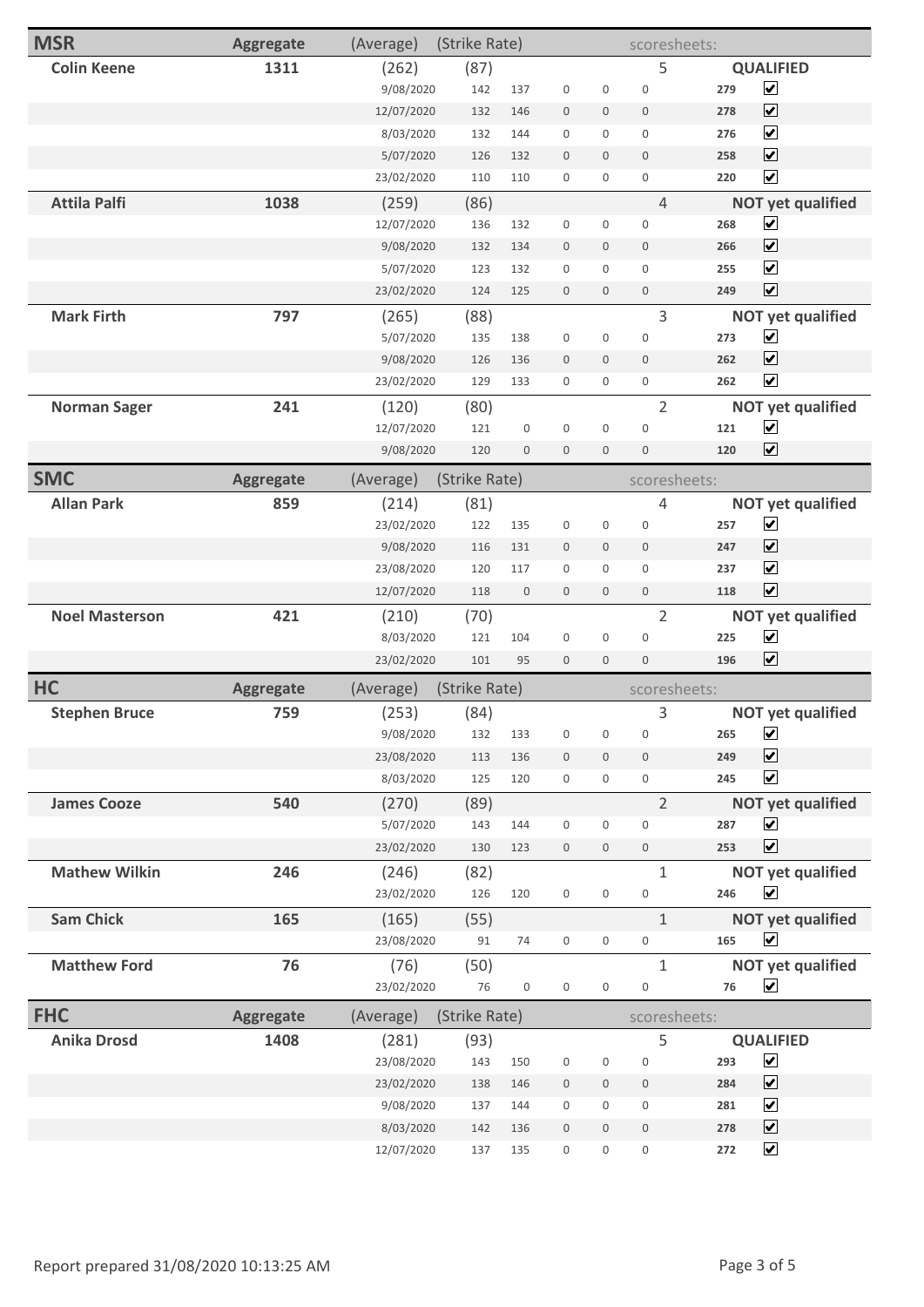| <b>Donna Gilroy</b>      | 1085             | (217)               | (72)          |                     |                     |                     | 5                          |     | <b>QUALIFIED</b>                                 |
|--------------------------|------------------|---------------------|---------------|---------------------|---------------------|---------------------|----------------------------|-----|--------------------------------------------------|
|                          |                  | 8/03/2020           | 136           | 130                 | $\mathsf{O}\xspace$ | 0                   | 0                          | 266 | $\blacktriangledown$                             |
|                          |                  | 23/02/2020          | 131           | 122                 | $\boldsymbol{0}$    | 0                   | $\mathsf{O}\xspace$        | 253 | $\blacktriangledown$                             |
|                          |                  | 9/08/2020           | 111           | 109                 | 0                   | 0                   | $\mathsf{O}\xspace$        | 220 | $\blacktriangledown$                             |
|                          |                  | 12/07/2020          | 90            | 98                  | $\mathbf 0$         | 0                   | $\mathbf 0$                | 188 | $\blacktriangledown$                             |
|                          |                  | 23/08/2020          | 79            | 79                  | 0                   | 0                   | 0                          | 158 | $\overline{\mathbf{v}}$                          |
| <b>Brooke May</b>        | 1085             | (271)               | (90)          |                     |                     |                     | $\overline{4}$             |     | <b>NOT yet qualified</b>                         |
|                          |                  | 23/02/2020          | 132           | 148                 | $\mathsf{O}\xspace$ | 0                   | $\mathbb O$                | 280 | $\blacktriangledown$                             |
|                          |                  | 5/07/2020           | 143           | 134                 | $\mathbf 0$         | $\mathbf 0$         | $\mathsf{O}\xspace$        | 277 | $\blacktriangledown$                             |
|                          |                  | 8/03/2020           | 132           | 134                 | $\boldsymbol{0}$    | 0                   | 0                          | 266 | $\blacktriangledown$                             |
|                          |                  | 12/07/2020          | 133           | 129                 | $\mathbf 0$         | $\mathbf 0$         | $\mathsf{O}\xspace$        | 262 | $\overline{\mathbf{v}}$                          |
| <b>Yolandie Goodyear</b> | 101              | (101)               | (67)          |                     |                     |                     | $\mathbf{1}$               |     | <b>NOT yet qualified</b>                         |
|                          |                  | 23/02/2020          | 101           | $\mathsf{O}\xspace$ | $\boldsymbol{0}$    | $\mathsf{O}\xspace$ | 0                          | 101 | $\blacktriangledown$                             |
| <b>MBR</b>               | <b>Aggregate</b> | (Average)           | (Strike Rate) |                     |                     |                     | scoresheets:               |     |                                                  |
| <b>Patrick White</b>     | 482              | (241)               | (80)          |                     |                     |                     | $\overline{2}$             |     | <b>NOT yet qualified</b>                         |
|                          |                  | 8/03/2020           | 106           | 139                 | $\boldsymbol{0}$    | 0                   | $\mathsf{O}\xspace$        | 245 | $\blacktriangledown$                             |
|                          |                  | 23/02/2020          | 118           | 119                 | $\mathsf{O}\xspace$ | $\mathbf 0$         | $\mathsf{O}\xspace$        | 237 | $\overline{\mathbf{v}}$                          |
| <b>FBR</b>               |                  |                     |               |                     |                     |                     |                            |     |                                                  |
|                          | <b>Aggregate</b> | (Average)           | (Strike Rate) |                     |                     |                     | scoresheets:               |     |                                                  |
| <b>Sarah Keene</b>       | 1290             | (258)               | (86)          | 139                 |                     |                     | 5                          | 270 | <b>QUALIFIED</b><br>$\blacktriangledown$         |
|                          |                  | 8/03/2020           | 131           |                     | $\mathsf{O}\xspace$ | 0                   | $\mathbf 0$                |     |                                                  |
|                          |                  | 5/07/2020           | 133           | 133                 | $\boldsymbol{0}$    | 0                   | $\mathbf 0$                | 266 | $\blacktriangledown$                             |
|                          |                  | 9/08/2020           | 132           | 132                 | $\mathsf{O}\xspace$ | 0                   | $\mathbf 0$                | 264 | $\blacktriangledown$                             |
|                          |                  | 12/07/2020          | 121           | 135                 | $\mathbf 0$         | 0                   | $\mathbf 0$                | 256 | $\blacktriangledown$                             |
|                          |                  | 23/02/2020          | 115           | 119                 | $\mathsf{O}\xspace$ | 0                   | $\mathsf{O}\xspace$        | 234 | $\blacktriangledown$                             |
|                          |                  |                     |               |                     |                     |                     |                            |     |                                                  |
| <b>Sindy Avard</b>       | 218              | (218)               | (72)          |                     |                     |                     | $\mathbf{1}$               |     | <b>NOT yet qualified</b>                         |
|                          |                  | 23/02/2020          | 108           | 110                 | $\mathsf{O}\xspace$ | $\mathsf{O}\xspace$ | 0                          | 218 | $\blacktriangledown$                             |
| <b>MBO</b>               | <b>Aggregate</b> | (Average)           | (Strike Rate) |                     |                     |                     | scoresheets:               |     |                                                  |
| <b>Steven McNicoll</b>   | 1238             | (247)               | (82)          |                     |                     |                     | 5                          |     | <b>QUALIFIED</b>                                 |
|                          |                  | 9/08/2020           | 132           | 129                 | 0                   | $\mathsf{O}\xspace$ | $\mathsf{O}\xspace$        | 261 | $\blacktriangledown$                             |
|                          |                  | 5/07/2020           | 126           | 133                 | $\mathbf 0$         | 0                   | $\mathbf 0$                | 259 | $\overline{\mathbf{v}}$                          |
|                          |                  | 23/02/2020          | 117           | 130                 | $\mathsf{O}\xspace$ | 0                   | 0                          | 247 | $\blacktriangledown$                             |
|                          |                  | 8/03/2020           | 134           | 112                 | $\mathsf{O}\xspace$ | $\mathbf 0$         | $\mathsf{O}\xspace$        | 246 | $\blacktriangledown$                             |
|                          |                  | 23/08/2020          | 108           | 117                 | $\mathsf 0$         | 0                   | 0                          | 225 | $\blacktriangledown$                             |
| <b>Josh Radoll</b>       | 843              | (281)               | (93)          |                     |                     |                     | 3                          |     | <b>NOT yet qualified</b>                         |
|                          |                  | 8/03/2020           | 148           | 144                 | $\mathsf{O}\xspace$ | 0                   | 0                          | 292 | $\blacktriangleright$                            |
|                          |                  | 23/02/2020          | 142           | 137                 | $\boldsymbol{0}$    | 0                   | $\mathbb O$                | 279 | $\blacktriangledown$                             |
|                          |                  | 5/07/2020           | 133           | 139                 | 0                   | 0                   | $\mathsf{O}\xspace$        | 272 | $\blacktriangledown$                             |
| <b>Gerard Miles</b>      | 413              | (137)               |               |                     |                     |                     | $\overline{3}$             |     |                                                  |
|                          |                  | 9/08/2020           | (91)<br>144   | $\mathsf{O}\xspace$ | $\mathsf{O}\xspace$ | 0                   | 0                          | 144 | <b>NOT yet qualified</b><br>$\blacktriangledown$ |
|                          |                  | 23/02/2020          | 137           | $\boldsymbol{0}$    | $\mathsf{O}\xspace$ | $\mathbf 0$         | $\mathsf{O}\xspace$        | 137 | $\blacktriangledown$                             |
|                          |                  | 12/07/2020          | 132           | $\mathsf{O}\xspace$ | $\mathsf 0$         | 0                   | 0                          | 132 | $\blacktriangledown$                             |
|                          | 207              |                     |               |                     |                     |                     | $\mathbf{1}$               |     |                                                  |
| <b>Lee Douglas</b>       |                  | (207)<br>23/02/2020 | (69)<br>99    | 108                 | $\mathsf{O}\xspace$ | 0                   | 0                          | 207 | <b>NOT yet qualified</b><br>$\blacktriangledown$ |
|                          |                  |                     |               |                     |                     |                     |                            |     |                                                  |
| <b>Isaac Scarr</b>       | 130              | (130)<br>5/07/2020  | (86)<br>130   | $\mathsf{O}\xspace$ | $\mathsf{O}\xspace$ | $\mathsf{O}\xspace$ | $\mathbf{1}$<br>0          | 130 | <b>NOT yet qualified</b><br>$\blacktriangledown$ |
|                          |                  |                     |               |                     |                     |                     |                            |     |                                                  |
| <b>NCC</b>               | <b>Aggregate</b> | (Average)           | (Strike Rate) |                     |                     |                     | scoresheets:               |     |                                                  |
| <b>Robbie Givens</b>     | 148              | (148)<br>12/07/2020 | (49)<br>75    | 73                  | 0                   | $\mathsf{O}\xspace$ | $\mathbf 1$<br>$\mathbf 0$ | 148 | <b>NOT yet qualified</b><br>$\blacktriangledown$ |